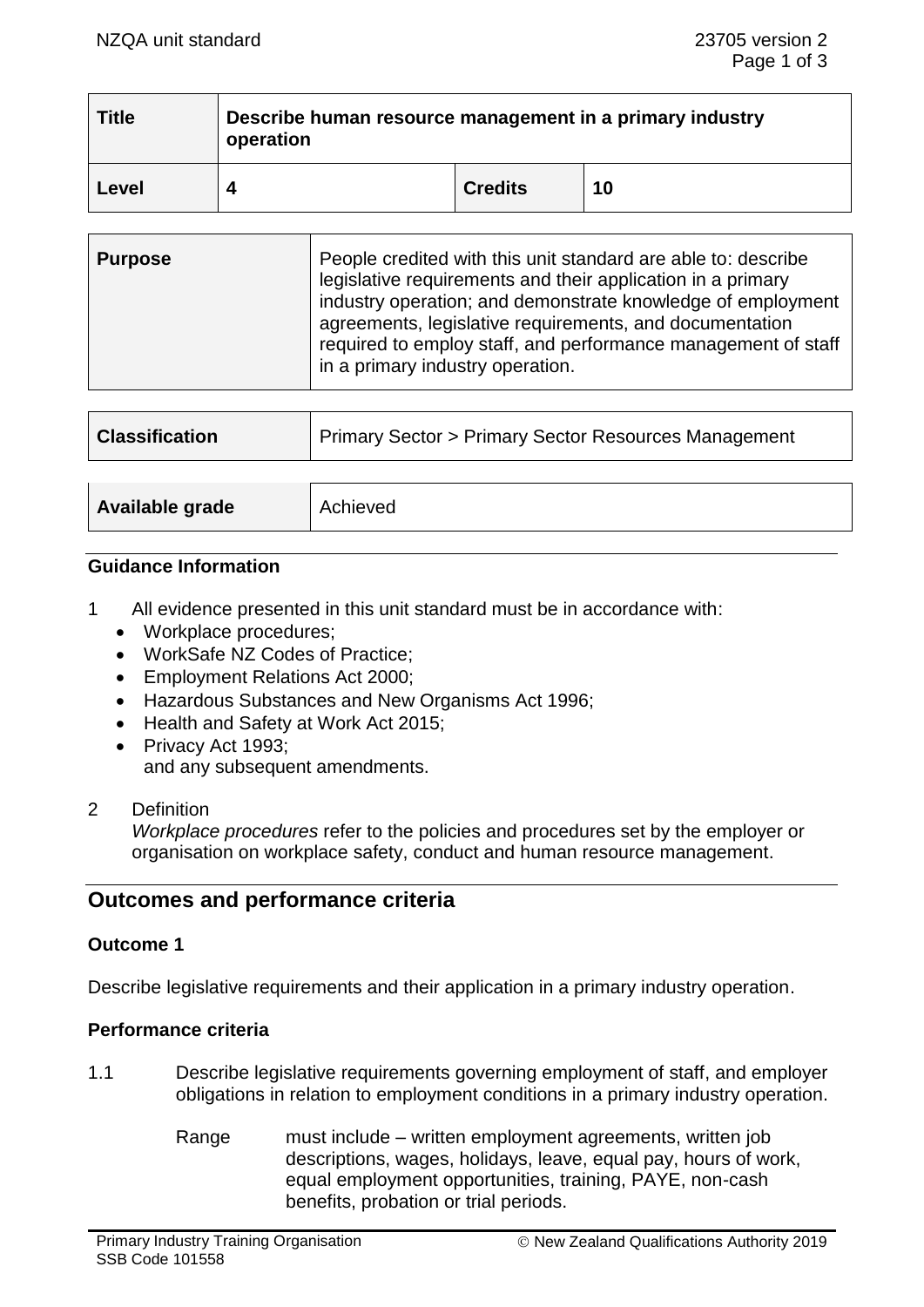- 1.2 Describe the application of the legislative requirements relevant to a person conducting a business or undertaking (PCBU), officer and worker in a primary industry operation.
	- Range evidence for one application of a legislative requirement for  $a$ PCBU, an officer, a worker is required.

## **Outcome 2**

Demonstrate knowledge of employment agreements, legislative requirements and documentation required to employ staff in a primary industry operation.

## **Performance criteria**

- 2.1 Describe the types of employment agreements relevant to employees in a primary industry operation.
	- Range evidence for three types of agreements is required.
- 2.2 Describe legislative requirements for interviewing and reference checking prospective candidates.
	- Range evidence for a minimum of two legislative requirements is required.
- 2.3 Describe legislative requirements for negotiation of terms of employment with the selected candidate.
	- Range must include casual, part time permanent, full time permanent, fixed term, remuneration including work conditions and non-cash benefits.
- 2.4 Identify the documentation required by legislation and a primary industry operation relating to the selection and employment of staff.

## **Outcome 3**

Demonstrate knowledge of performance management of staff in a primary industry operation.

## **Performance criteria**

- 3.1 Describe the induction programme in terms of the procedures used to introduce new staff to the primary industry operation.
	- Range must include health and safety requirements, operational procedures, facilities, management and reporting structure.
- 3.2 Describe workplace procedures for monitoring and improving staff performance in terms of staff participation, feedback and coaching, and the identification of training and development needs.